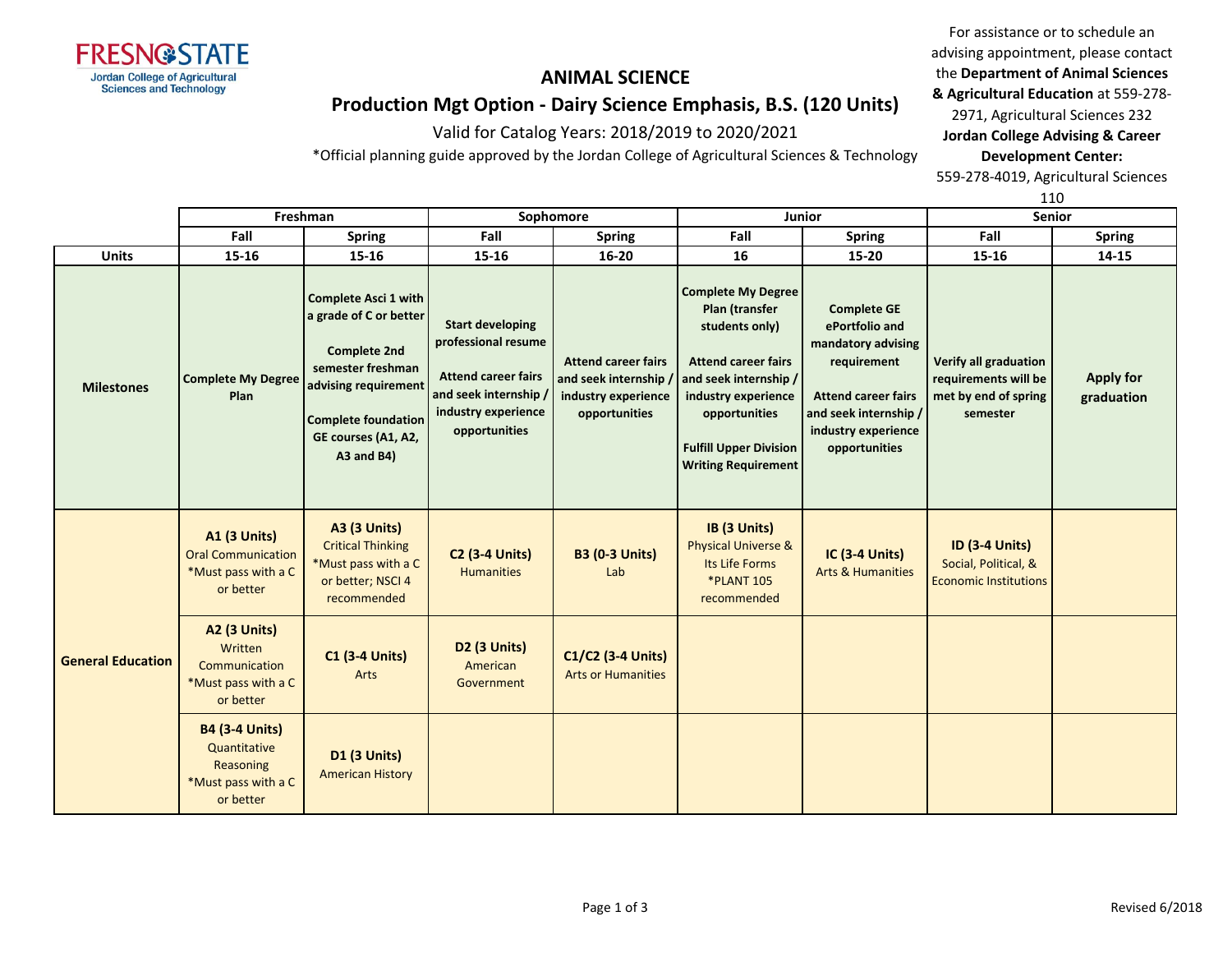

# **Production Mgt Option - Dairy Science Emphasis, B.S. (120 Units)**

Valid for Catalog Years: 2018/2019 to 2020/2021

\*Official planning guide approved by the Jordan College of Agricultural Sciences & Technology

For assistance or to schedule an advising appointment, please contact the **Department of Animal Sciences & Agricultural Education** at 559-278- 2971, Agricultural Sciences 232 **Jordan College Advising & Career Development Center:**

559-278-4019, Agricultural Sciences

110

|              | Freshman                                                                                              |                                                                                                              | Sophomore                                                               |                                                                                                                                                                                                                  | Junior                                             |                                                                | <b>Senior</b>                                                                                                  |                                                                                        |
|--------------|-------------------------------------------------------------------------------------------------------|--------------------------------------------------------------------------------------------------------------|-------------------------------------------------------------------------|------------------------------------------------------------------------------------------------------------------------------------------------------------------------------------------------------------------|----------------------------------------------------|----------------------------------------------------------------|----------------------------------------------------------------------------------------------------------------|----------------------------------------------------------------------------------------|
|              | Fall                                                                                                  | <b>Spring</b>                                                                                                | Fall                                                                    | <b>Spring</b>                                                                                                                                                                                                    | Fall                                               | <b>Spring</b>                                                  | Fall                                                                                                           | <b>Spring</b>                                                                          |
| <b>Units</b> | 15-16                                                                                                 | $15 - 16$                                                                                                    | 15-16                                                                   | 16-20                                                                                                                                                                                                            | 16                                                 | $15 - 20$                                                      | $15 - 16$                                                                                                      | 14-15                                                                                  |
|              | <b>ASCI1</b><br>(3 Units)                                                                             | <b>GE Area E</b><br><b>ASCI 67</b><br>(3 Units)<br>Lifelong<br>Understanding & Self<br>Development           | <b>GE Area B2</b><br><b>BIOL 10 or 12</b><br>(3 Units)<br>Life Sciences | <b>GE Area B1</b><br><b>CHEM 3A (4 Units)</b><br><b>Physical Sciences</b><br>[Pre-Req: GE B4 (may<br>be taken<br>concurrently); high<br>school chemistry<br>recommended]<br>*No credit if taken<br>after CHEM 1A | <b>ASCI 125</b><br>(3 Units)<br>[Pre-Req: ASCI 1]  | <b>ASCI 101</b><br>(3 Units)<br>[Pre-Req: ASCI 1]              | <b>ASCI 155</b><br>(3 Units)                                                                                   | <b>ASCI 156</b><br>$(1$ Unit)<br>[Pre-Req: ASCI 155<br>(may be taken<br>concurrently)] |
| <b>Major</b> | ASCI 21, 31, 41,<br>51, or 91<br>(3 Units)<br>*See course catalog<br>for prerequisite<br>requirements | ASCI <sub>61</sub><br>(3 Units)<br>[Pre-Req: ASCI 1 (may [Pre-Req: ASCI 1 (may<br>be taken<br>concurrently)] | <b>ASCI 35</b><br>(3 Units)<br>be taken<br>concurrently)]               | <b>GE Area D3</b><br><b>AGBS 1</b><br>(3 Units)<br><b>Social Science</b>                                                                                                                                         | <b>ASCI 135</b><br>(3 Units)<br>[Pre-Req: ASCI 35] | <b>ASCI 145</b><br>(4 Units)<br>[Pre-Req: BIOL 10 or<br>12]    | <b>ASCI 175</b><br>(3 Units)                                                                                   | <b>ASCI 163</b><br>(3 Units)<br>[Pre-Req: ASCI 135]                                    |
|              |                                                                                                       |                                                                                                              | <b>Option Course</b><br>(3 Units)<br>*See footnotes                     | <b>ASCI 71</b><br>(3 Units)<br>[Pre-Req: ASCI 1 (may<br>be taken<br>concurrently)]                                                                                                                               | <b>ASCI 161</b><br>(3 Units)<br>[Pre-Req: ASCI 61] | <b>ASCI 146</b><br>(3 Units)<br>[Pre-Req: ASCI 61;<br>CHEM 3A] | ASCI 180, 181, 182,<br>183, 190 or 194<br>(3 Units)<br>*See course catalog<br>for prerequisite<br>requirements | <b>ASCI 165</b><br>(3 Units)<br>[Pre-Req: BIOL 20 or<br>120                            |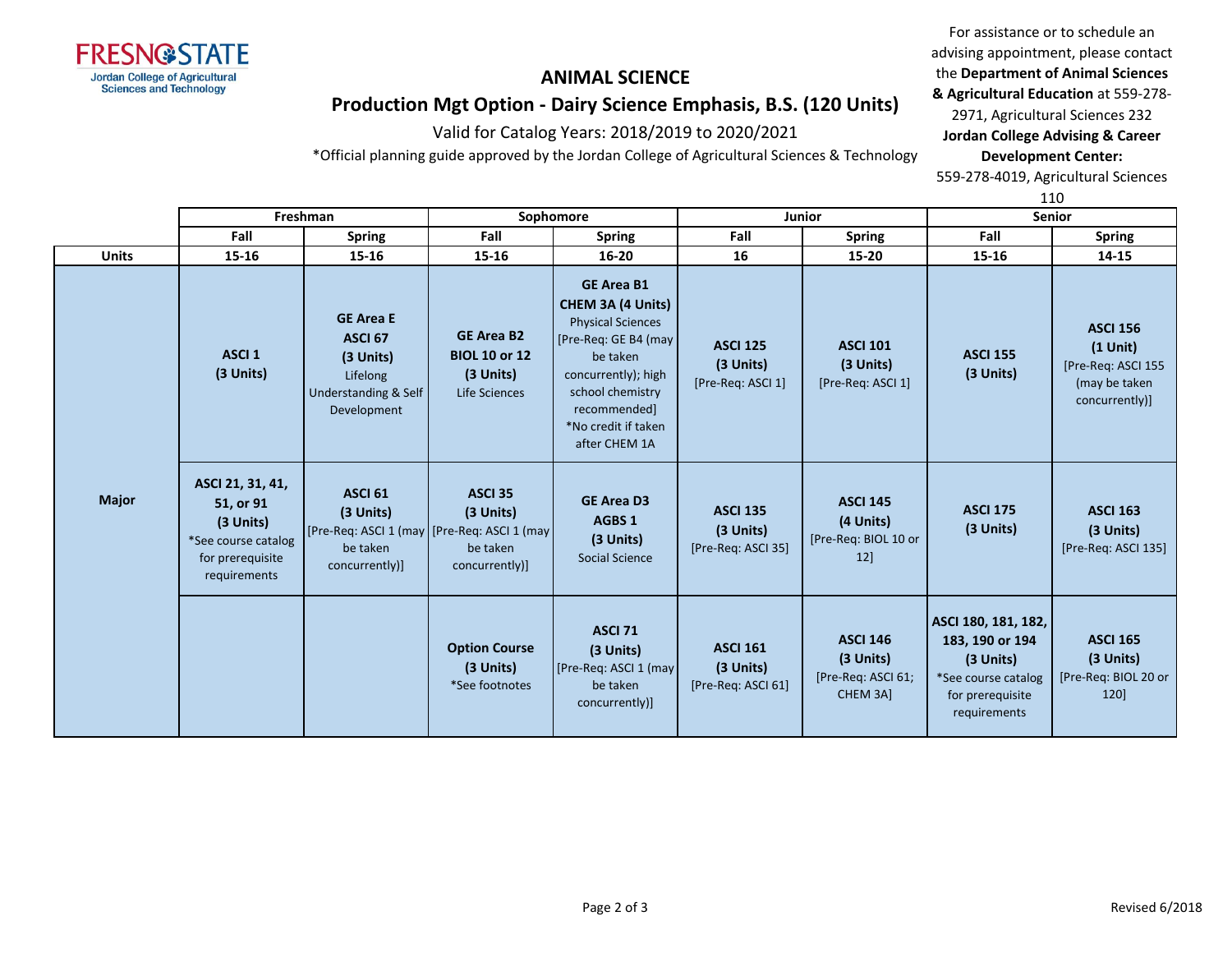

## **Production Mgt Option - Dairy Science Emphasis, B.S. (120 Units)**

Valid for Catalog Years: 2018/2019 to 2020/2021

\*Official planning guide approved by the Jordan College of Agricultural Sciences & Technology

For assistance or to schedule an advising appointment, please contact the **Department of Animal Sciences & Agricultural Education** at 559-278- 2971, Agricultural Sciences 232 **Jordan College Advising & Career Development Center:**

559-278-4019, Agricultural Sciences

110

|                                                               | Freshman |        | Sophomore |               | <b>Junior</b>                                                                                                                                                                                                                          |                                                                                                                         | Senior                                              |                                                                                                                                        |
|---------------------------------------------------------------|----------|--------|-----------|---------------|----------------------------------------------------------------------------------------------------------------------------------------------------------------------------------------------------------------------------------------|-------------------------------------------------------------------------------------------------------------------------|-----------------------------------------------------|----------------------------------------------------------------------------------------------------------------------------------------|
|                                                               | Fall     | Spring | Fall      | <b>Spring</b> | Fall                                                                                                                                                                                                                                   | Spring                                                                                                                  | Fall                                                | <b>Spring</b>                                                                                                                          |
| <b>Units</b>                                                  | 15-16    | 15-16  | 15-16     | $16 - 20$     | 16                                                                                                                                                                                                                                     | 15-20                                                                                                                   | 15-16                                               | 14-15                                                                                                                                  |
| <b>Major</b>                                                  |          |        |           |               | <b>BIOL 20 (4 Units)</b><br>[Pre-Req: CHEM 1A or<br>$3A$ ]<br>*Not open to<br>students with credit<br>in BIOL 120<br><b>OR</b><br><b>BIOL 120 (4 Units)</b><br>[Pre-Req: BIOL 1A &<br>1B; CHEM 8 or 128A;<br>or BIOL 11 & CHEM<br>150] | <b>ASCI 164</b><br>(2 Units)                                                                                            | <b>Option Course</b><br>(3 Units)<br>*See footnotes | <b>ASCI 186</b><br>$(1$ Unit)<br>[Pre-Req: Senior<br>standing or instructor<br>permission;<br>12 upper division<br>units in the major] |
|                                                               |          |        |           |               |                                                                                                                                                                                                                                        |                                                                                                                         |                                                     | <b>Option Course</b><br>(3 Units)<br>*See footnotes                                                                                    |
| <b>Additional</b><br><b>Graduation</b><br><b>Requirements</b> |          |        |           |               |                                                                                                                                                                                                                                        | <b>UDWS (0-4 Units)</b><br>*Upper Division<br><b>Writing Exam</b><br>OR "W" Course (must<br>pass with a C or<br>better) |                                                     | MI<br>(3 Units)<br>Multicultural/<br>International                                                                                     |

#### **FOOTNOTES:**

**Prerequisites/Corequisites:** Other restrictions may apply. Please see your course catalog for detailed prerequisite/corequisite requirements.

**Grade Requirements:** CR/NC grading is not permitted for courses included in the major unless the courses have been designated CR/NC grading only.

**Electives (3 units):** Students must earn a minimum of 120 units total to graduate. The number of required elective units may vary, depending on the amount of units earned from major and GE courses.

**Option Courses (9 units):** Select 9 units from AGBS 28 or BA 18; AGBS 31 or ACCT 4A; AGBS 71 or PLANT 99; AGBS 117, 120; CHEM 8, 150; CRSC 1, 102, 105; SW 2, 100, or 100N.

**Upper Division Writing Skills requirement (UDWS):** All undergraduate students must demonstrate competency in writing skills by passing the Upper Division Writing Exam (UDWE) or by obtaining a C or better in an approved upper division writing course, identified by the letter "W."

Substitutions: If substitutions/exceptions/waivers are made for any major courses that also meet GE and/or the Multicultural/International graduation requirement, the student is responsible for completing additional courses to satisfy the respective areas (GE and/or MI). This also includes the upperdivision writing requirement.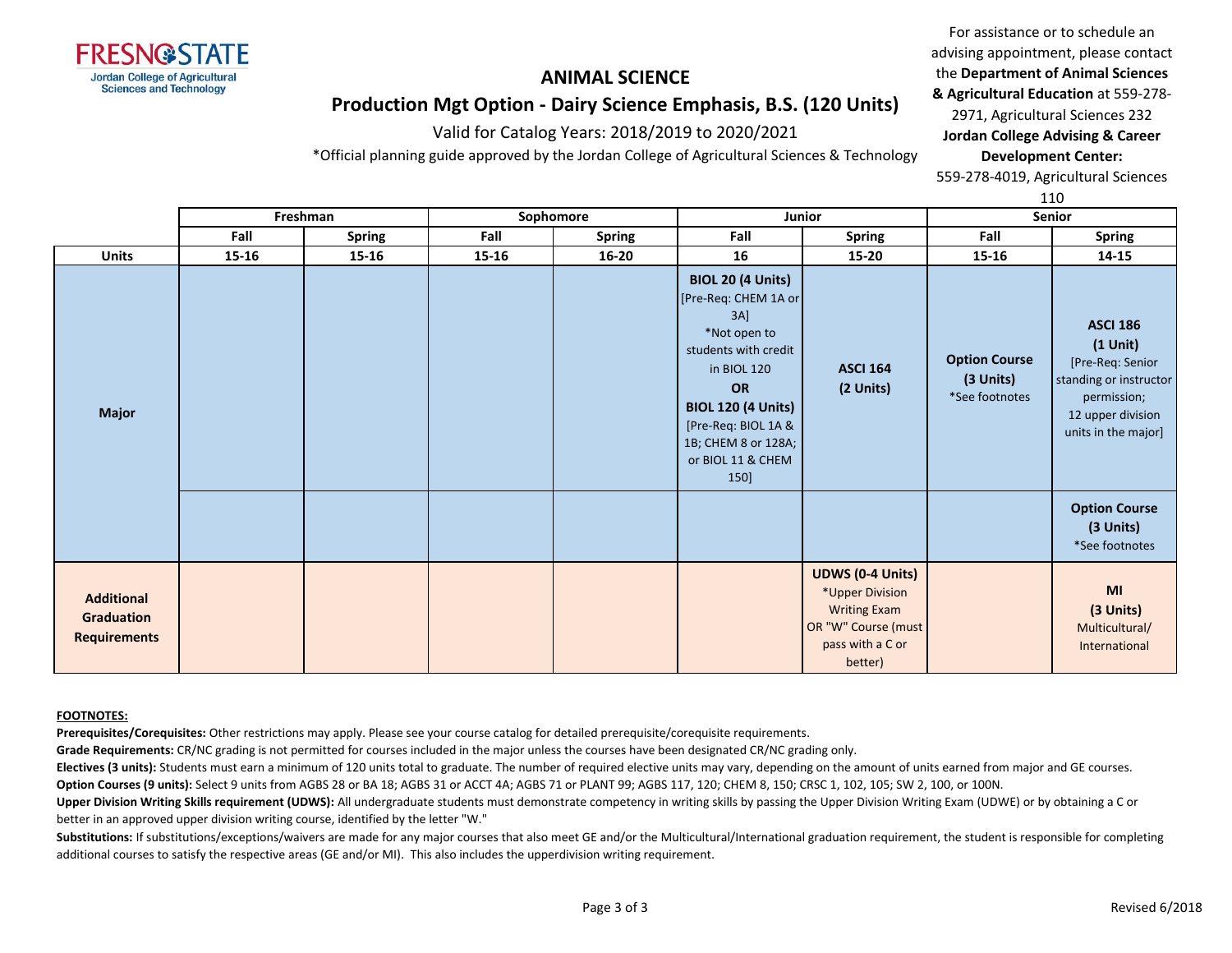

# **ANIMAL SCIENCE Production Mgt Option - Dairy Science Emphasis, B.S. (120 Units)**

Valid for Catalog Years: 2013/2014 to 2017/2018

\*Official planning guide approved by the Jordan College of Agricultural Sciences & Technology

For assistance or to schedule an advising appointment, please contact the **Department of Animal Sciences & Agricultural Education** at 559-278-

2971, Agricultural Sciences 232 **Jordan College Advising & Career Development Center:**

559-278-4019, Agricultural Sciences

|                                    |                                                                                                    |                                                                                                            |                                                                                 |                                                                                                                                                                                                           | 110                                                                                                  |                                                          |                                                                               |                                                                                   |
|------------------------------------|----------------------------------------------------------------------------------------------------|------------------------------------------------------------------------------------------------------------|---------------------------------------------------------------------------------|-----------------------------------------------------------------------------------------------------------------------------------------------------------------------------------------------------------|------------------------------------------------------------------------------------------------------|----------------------------------------------------------|-------------------------------------------------------------------------------|-----------------------------------------------------------------------------------|
|                                    |                                                                                                    | Freshman                                                                                                   | Sophomore                                                                       |                                                                                                                                                                                                           | Junior                                                                                               |                                                          | Senior                                                                        |                                                                                   |
|                                    | Fall                                                                                               | <b>Spring</b>                                                                                              | Fall                                                                            | <b>Spring</b>                                                                                                                                                                                             | Fall                                                                                                 | <b>Spring</b>                                            | Fall                                                                          | <b>Spring</b>                                                                     |
| <b>Units</b>                       | 15-16                                                                                              | 15-16                                                                                                      | 15-16                                                                           | 16-20                                                                                                                                                                                                     | 16                                                                                                   | 15-20                                                    | 15-16                                                                         | 14-15                                                                             |
| <b>General</b><br><b>Education</b> | <b>A1 (3 Units)</b><br><b>Oral Communication</b><br>*Must pass with a C<br>or better               | <b>A3 (3 Units)</b><br><b>Critical Thinking</b><br>*Must pass with a C<br>or better; NSCI 4<br>recommended | <b>C2 (3-4 Units)</b><br><b>Humanities</b>                                      | <b>B3 (0-3 Units)</b><br>Lab                                                                                                                                                                              | IB (3 Units)<br><b>Physical Universe &amp;</b><br>Its Life Forms<br><b>*PLANT 105</b><br>recommended | IC (3-4 Units)<br><b>Arts &amp; Humanities</b>           | <b>ID (3-4 Units)</b><br>Social, Political, &<br><b>Economic Institutions</b> | MI (3 Units)<br>Multicultural/Interna<br>tional                                   |
|                                    | <b>A2 (3 Units)</b><br>Written<br>Communication<br>*Must pass with a C<br>or better                | <b>C1 (3-4 Units)</b><br>Arts                                                                              | <b>D2 (3 Units)</b><br><b>American Government</b>                               | C1/C2 (3-4 Units)<br><b>Arts or Humanities</b>                                                                                                                                                            |                                                                                                      |                                                          |                                                                               |                                                                                   |
|                                    | <b>B4 (3-4 Units)</b><br>Quantitative<br>Reasoning<br>*Must pass with a C<br>or better             | <b>D1 (3 Units)</b><br><b>American History</b>                                                             |                                                                                 |                                                                                                                                                                                                           |                                                                                                      |                                                          |                                                                               |                                                                                   |
| <b>Major</b>                       | ASCI 1 (3 Units)                                                                                   | <b>GE Area E</b><br><b>ASCI 67 (3 Units)</b><br>Lifelong<br>Understanding & Self<br>Development            | <b>GE Area B2</b><br><b>BIOL 10 or 12</b><br>(3 Units)<br>Life Sciences         | <b>GE Area B1</b><br>CHEM 3A (4 Units)<br><b>Physical Sciences</b><br>[Pre-Req: GE B4 (may<br>be taken<br>concurrently); high<br>school chemistry<br>recommended]<br>*No credit if taken<br>after CHEM 1A | <b>ASCI 125 (3 Units)</b><br>[Pre-Req: ASCI 1]                                                       | <b>ASCI 101 (3 Units)</b><br>[Pre-Req: ASCI 1]           | <b>ASCI 155 (3 Units)</b>                                                     | <b>ASCI 156 (1 Unit)</b><br>[Pre-Req: ASCI 155<br>(may be taken<br>concurrently)] |
|                                    | ASCI 21, 31, 41,<br>51, or 91 (3 Units)<br>*See course catalog<br>for prerequisite<br>requirements | <b>ASCI 61 (3 Units)</b><br>[Pre-Req: ASCI 1 (may<br>be taken<br>concurrently)]                            | <b>ASCI 35 (3 Units)</b><br>[Pre-Req: ASCI 1 (may<br>be taken<br>concurrently)] | <b>GE Area D3</b><br>AGBS 1 (3 Units)<br><b>Social Science</b>                                                                                                                                            | <b>ASCI 135 (3 Units)</b><br>[Pre-Req: ASCI 35]                                                      | <b>ASCI 145 (4 Units)</b><br>[Pre-Req: BIOL 10 or<br>12] | <b>ASCI 162 (3 Units)</b><br>[Pre-Req: ASCI 61 or 71]                         | <b>ASCI 163 (3 Units)</b><br>[Pre-Req: ASCI 135]                                  |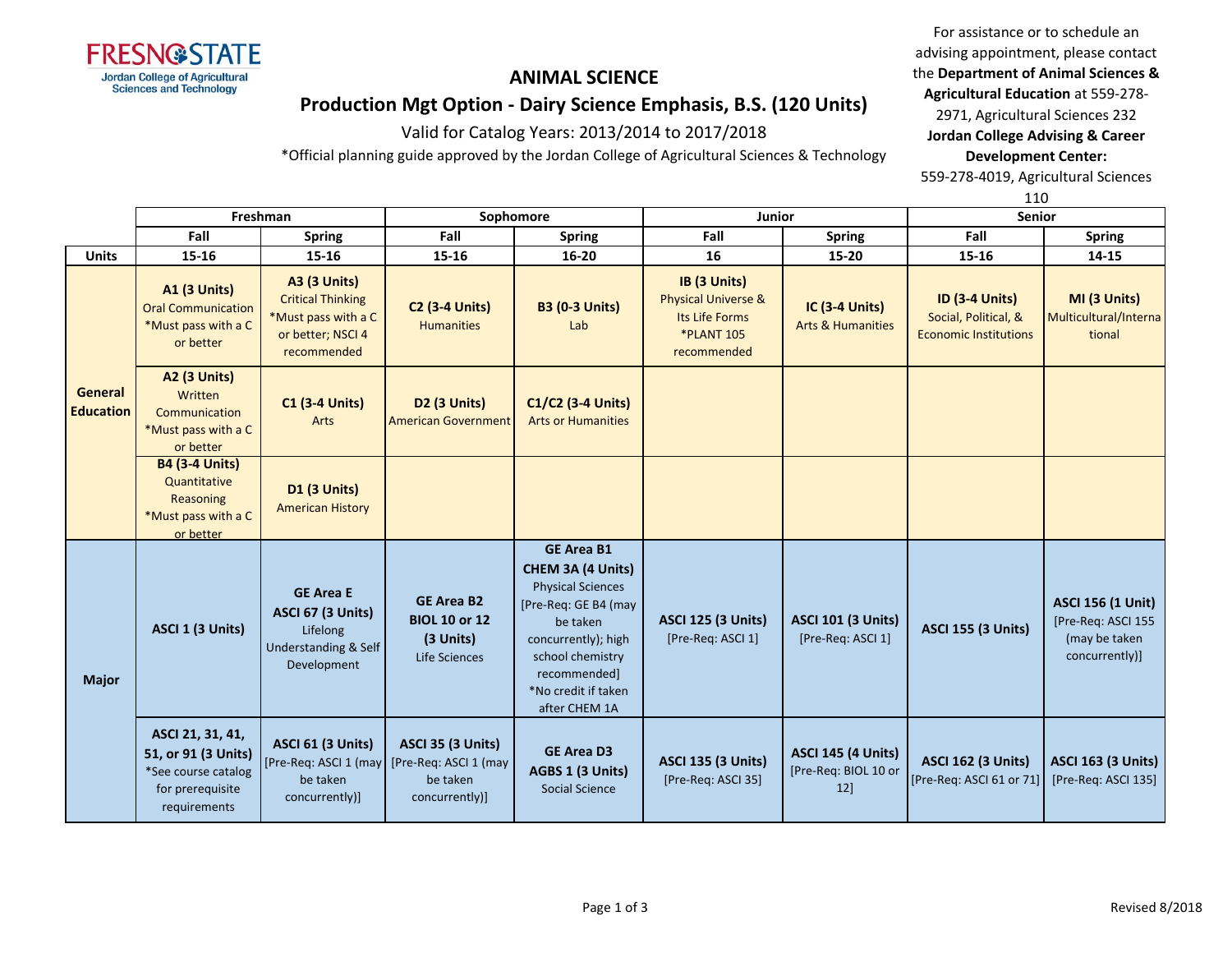

For assistance or to schedule an advising appointment, please contact the **Department of Animal Sciences & Agricultural Education** at 559-278-

**Production Mgt Option - Dairy Science Emphasis, B.S. (120 Units)**

Valid for Catalog Years: 2013/2014 to 2017/2018

\*Official planning guide approved by the Jordan College of Agricultural Sciences & Technology

2971, Agricultural Sciences 232 **Jordan College Advising & Career Development Center:**

559-278-4019, Agricultural Sciences

110

|                  | Freshman |               | Sophomore                                           |                                                                                 | Junior                                                                                                                                                                                                                        |                                                                                                                         | <b>Senior</b>                                                                                                   |                                                                                                                                   |
|------------------|----------|---------------|-----------------------------------------------------|---------------------------------------------------------------------------------|-------------------------------------------------------------------------------------------------------------------------------------------------------------------------------------------------------------------------------|-------------------------------------------------------------------------------------------------------------------------|-----------------------------------------------------------------------------------------------------------------|-----------------------------------------------------------------------------------------------------------------------------------|
|                  | Fall     | <b>Spring</b> | Fall                                                | <b>Spring</b>                                                                   | Fall                                                                                                                                                                                                                          | <b>Spring</b>                                                                                                           | Fall                                                                                                            | <b>Spring</b>                                                                                                                     |
| <b>Units</b>     | 15-16    | 15-16         | $15 - 16$                                           | $16 - 20$                                                                       | 16                                                                                                                                                                                                                            | 15-20                                                                                                                   | $15 - 16$                                                                                                       | 14-15                                                                                                                             |
|                  |          |               | <b>Option Course</b><br>(3 Units)<br>*See footnotes | <b>ASCI 71 (3 Units)</b><br>[Pre-Req: ASCI 1 (may<br>be taken<br>concurrently)] | <b>ASCI 161 (3 Units)</b><br>[Pre-Req: ASCI 61]                                                                                                                                                                               | <b>ASCI 146 (3 Units)</b><br>[Pre-Req: ASCI 61;<br>CHEM 3A]                                                             | ASCI 180, 181, 182,<br>190, 194, or 196<br>(3 Units)<br>*See course catalog for<br>prerequisite<br>requirements | <b>ASCI 165 (3 Units)</b><br>[Pre-Req: BIOL 20 or<br>120]                                                                         |
| <b>Major</b>     |          |               |                                                     |                                                                                 | <b>BIOL 20 (4 Units)</b><br>[Pre-Req: CHEM 1A or<br>3AI<br>*Not open to students<br>with credit in BIOL 120<br><b>OR</b><br><b>BIOL 120 (4 Units)</b><br>[Pre-Req: BIOL 1A & 1B;<br>CHEM 8 or 128A; or BIOL<br>11 & CHEM 150] | <b>ASCI 164 (2 Units)</b>                                                                                               | <b>Option Course</b><br>(3 Units)<br>*See footnotes                                                             | <b>ASCI 186 (1 Unit)</b><br>[Pre-Req: Senior<br>standing or instructor<br>permission;<br>12 upper division<br>units in the major] |
| <b>Electives</b> |          |               |                                                     |                                                                                 |                                                                                                                                                                                                                               | <b>UDWS (0-4 Units)</b><br>*Upper Division<br><b>Writing Exam</b><br>OR "W" Course (must<br>pass with a C or<br>better) |                                                                                                                 | <b>Elective</b>                                                                                                                   |